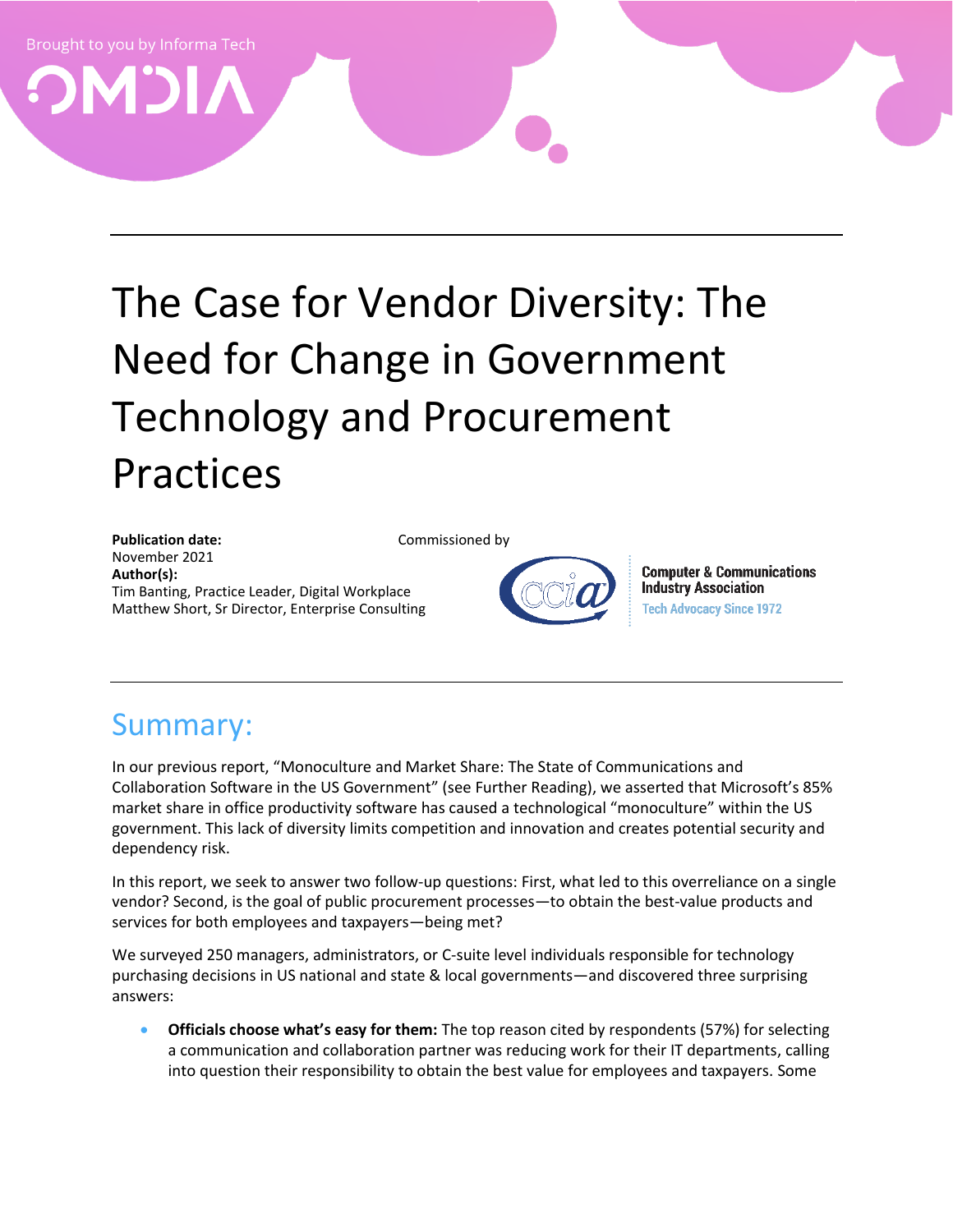

44% chose a "streamlined procurement process" that was "easy to buy from" as the most important criteria. Price ranked dead last (39%).

- **"Shadow IT" suggests an ineffective procurement process:** The implications of "shadow IT" suggest two clear trends: a) current tools are not meeting the needs of government employees, and b) current procurement procedures might be circumvented with bring-your-own tools that could introduce additional security and compliance risks.
- **Security breaches, excessive costs, and unreliable technology appear to be normalized**: Security breaches, cost overruns, and poor reliability were the top reasons for re-considering a partner relationship. And 45% of respondents had experienced security breaches, 42% had cost overruns, and 34% experienced "solution failures." Despite this, 41% of respondents continue to buy from a single vendor.

While some technologies show a range of suppliers and an expected market distribution, office productivity is an outlier with Microsoft commanding a majority share. Such institutionalized inertia and compliance complexities create a significant barrier-to-entry and deter competitive forces that help to move the needle for innovation and best-in-breed solutions.

## Officials choose what's easy for them

Through our US government survey, we wanted to explore why certain vendors were chosen from a needs perspective and understand IT's requirements, particularly given that in 45% of cases where IT departments make the final buying decision (see Figure 1).

> I am part of a team making decisions on this, 30% **I am the final decision-maker on this, 45%** I influence decisions related to this, 25% © 2021 Omdia

**Figure 1: What is your level of responsibility when it comes to communications and collaboration solutions in your organization?**

Source: Omdia US Government Survey, October 2021

In terms of IT's requirements, the top reason cited by respondents was "effectiveness at reducing workload in our IT department" (57%). Understanding the IT department's specific needs (50%), filling a skills gap within the organization (46%), and streamlining the procurement process (44%) are additional major contributing factors for IT departments opting for the path of least resistance. Indeed, the least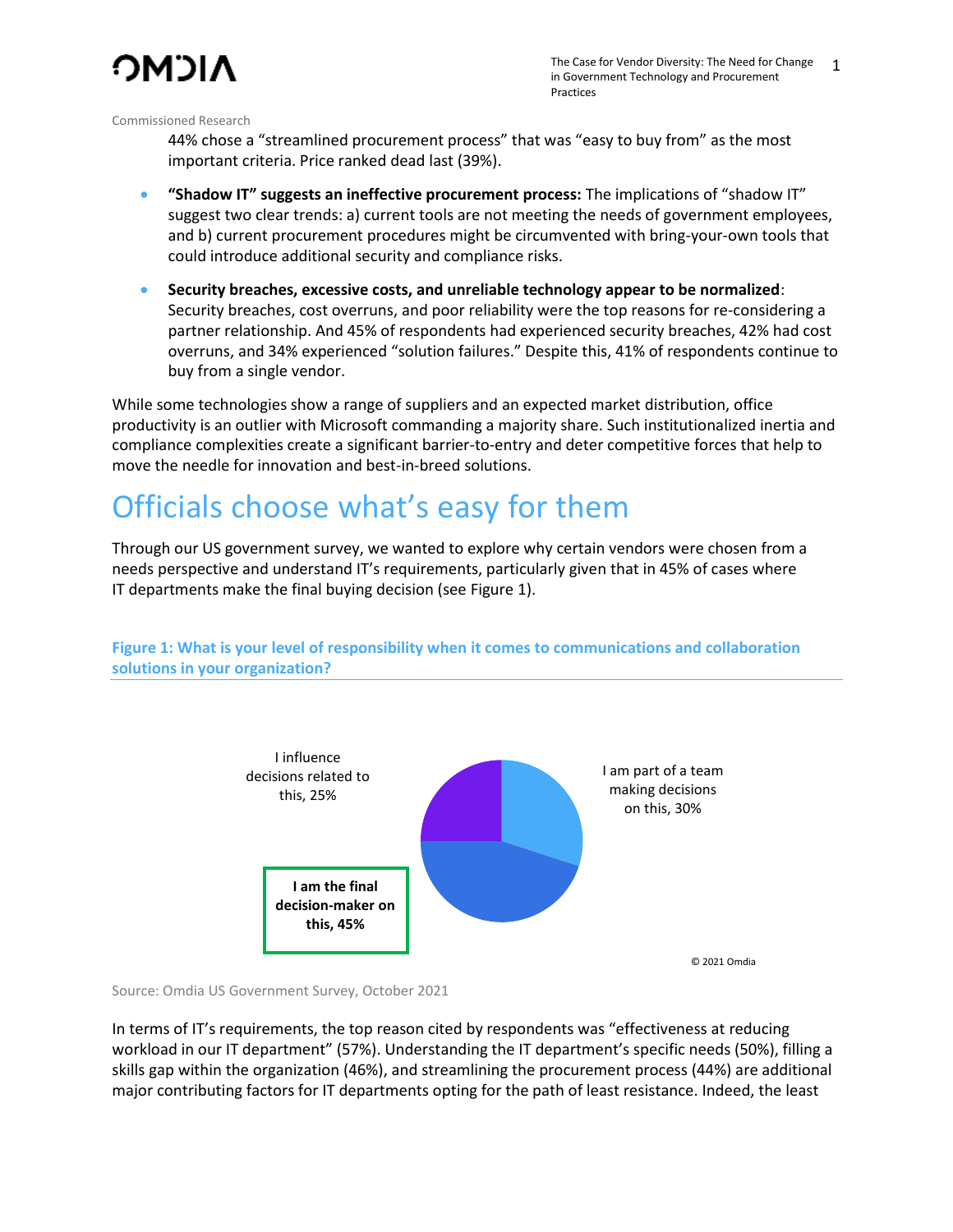

important requirement for IT selecting a communications and collaboration partner was the price (see Figure 2.)

**Figure 2: Which requirements are most important when selecting a communications and collaboration partner?**



Source: Omdia US Government Survey, October 2021

To understand the broader needs of the organization we asked, "What business drivers are most influencing your investment in communication and collaboration services?" (See Figure 3.)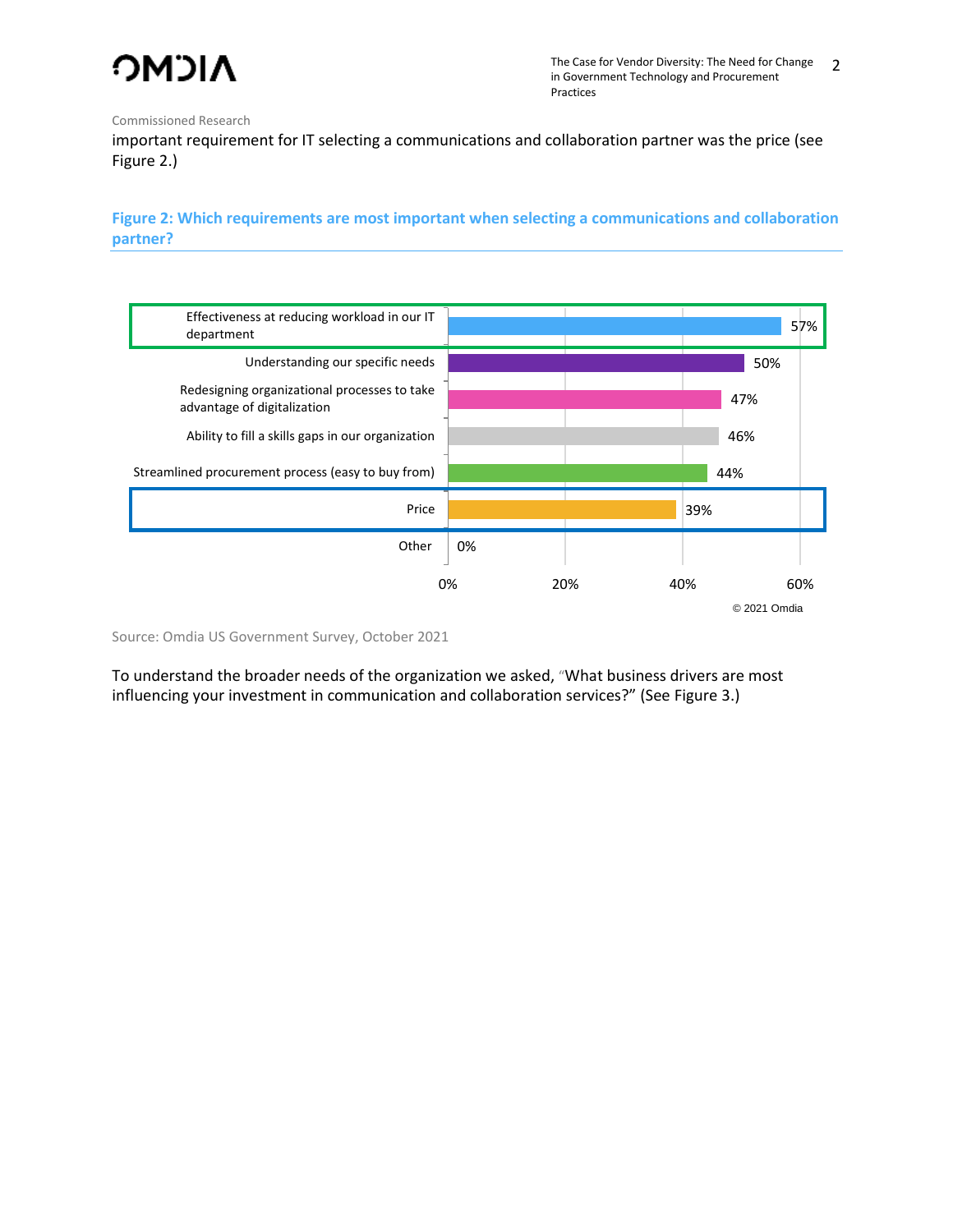# ΩNCMO

Commissioned Research

**Figure 3: What business drivers are most influencing your investment in communication and collaboration services?**



Source: Omdia US Government Survey, October 2021

Improving the security of data, enabling a remote workforce, and collaborating with external agencies, were the top three business drivers above improving productivity (both employee and team) and reducing costs. Omdia believes that while these drivers may reflect the need to react to recent COVID-19 mandates at any cost, the current cultural emphasis on "compliance" vs. "innovation" continues to stymie productivity improvements within the US government's use of communications and collaboration software.

Furthermore, as IT is so influential in making the final buying decision, IT departments likely purchase to meet their needs, rather than the broader business requirements of their organization. As the demands of the organization often outpace IT procurement, this frequently leads to user dissatisfaction and disaffection, especially when the technology does not solve the business need. This inertia usually leads to an increase in "shadow IT," wherein departments and employees procure and provision their own applications to meet their specific requirements.

## "Shadow IT" suggests an ineffective procurement process

Shadow IT is a growing phenomenon in the private sector, and Omdia believes that this also applies to the US public sector as well, with employees and departments bypassing IT processes, bureaucracy, and governance, by leveraging their budgets to source their own solutions. As previously noted, (Figure 1) our survey showed 45% of respondents were the final decision-maker on communications and collaboration software with purchasing predominantly a unilateral IT process; however, 12% of respondents select their own solution to suit their needs (see Figure 4).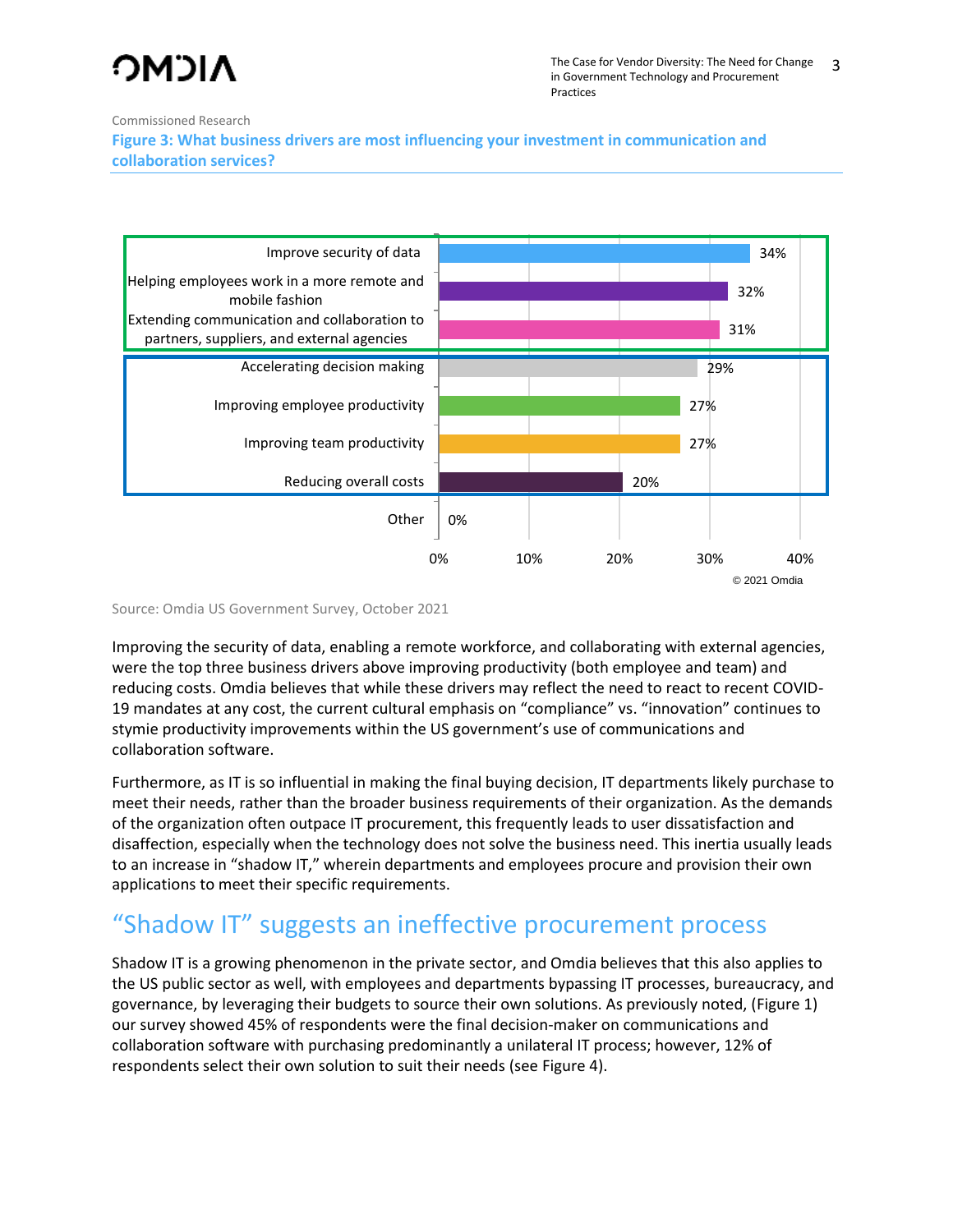## **NICMO**

The Case for Vendor Diversity: The Need for Change in Government Technology and Procurement Practices 4

Commissioned Research

**Figure 4: Which best describes your organization's unified communication and collaboration purchasing process?**



© 2021 Omdia

Source: Omdia US Government Survey, October 2021

In terms of the top factors affecting the IT purchasing decision, reliability and regulatory/compliance requirements were the top two factors; however, "user demand" (27%) was low on the list of priorities, given IT claims to act in an advisory capacity (34%) or that they suggest options as part of a democratic team (21%).

Any solution that is purchased needs to be reliable and meet government regulations and compliance; however, the return on investment on which buying decisions are made is unlikely to be realized unless that solution meets the demand of users.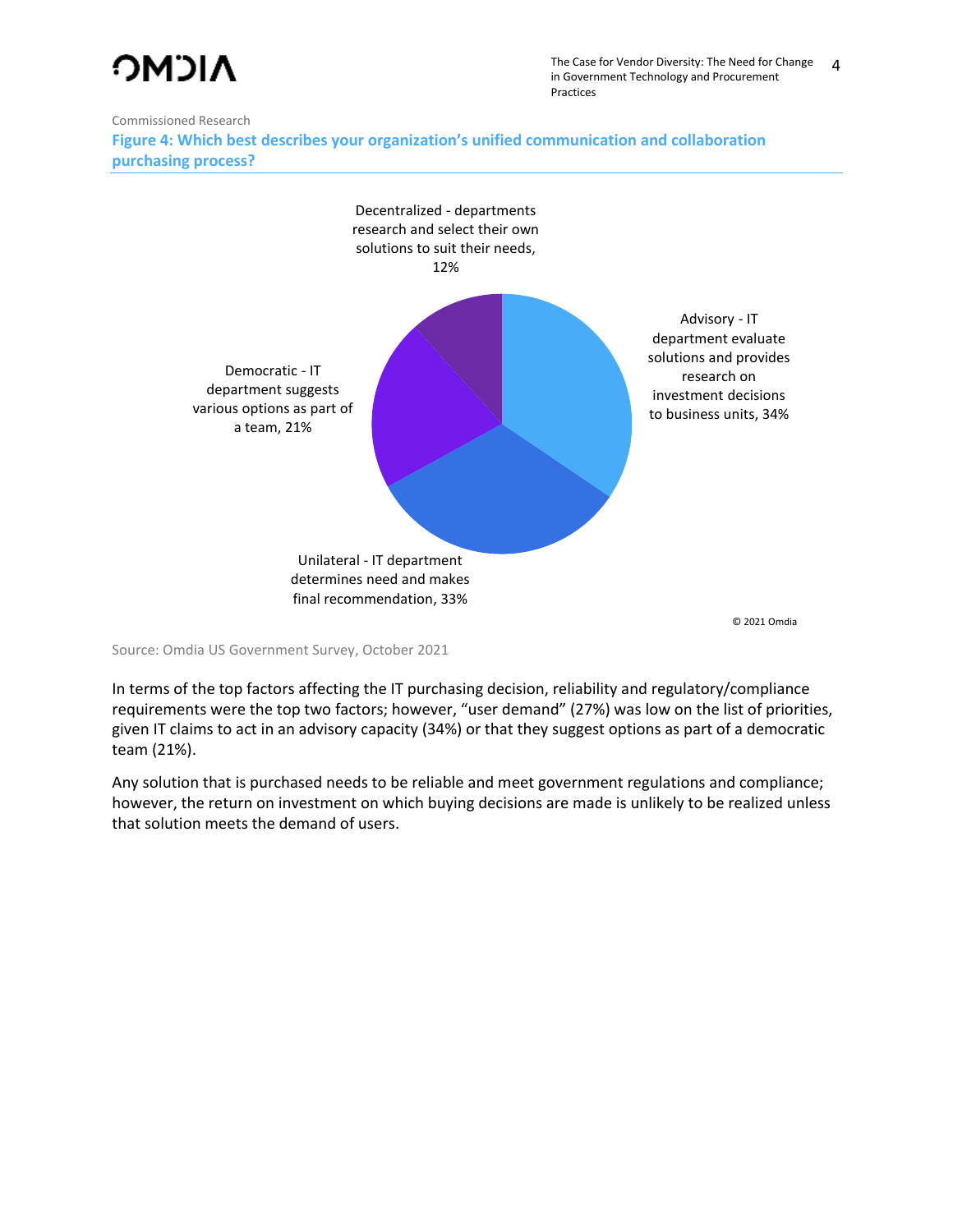# **NICMO**

Commissioned Research

**Figure 5: What are the top factors affecting your purchasing decision?**



Source: Omdia US Government Survey, October 2021

As Microsoft typically sells through specific Office 365 Government plans, and bundles additional capabilities, we believe inertia and opting for the "path of least resistance" is leading IT to force employees to use tools that may not be fit for their needs, which in turn leads to an increase in shadow IT.

It is counterproductive to penalize shadow IT users; they are typically trying to help themselves where they believe IT cannot. Easy-to-use and innovative tools are desired by government employees, despite the centralized approach of IT procurement. To maximize the value from IT investments, government IT departments should look to better understand the needs of their users and therefore gain buy-in from their employees.

Finally, shadow IT applications and services are not centrally supported and lack integration with an organization's established systems. Consequently, shadow IT constitutes an increased threat to security and compliance as data will reside outside the established IT domain, oftentimes insecure, and unavailable to the rest of the organization.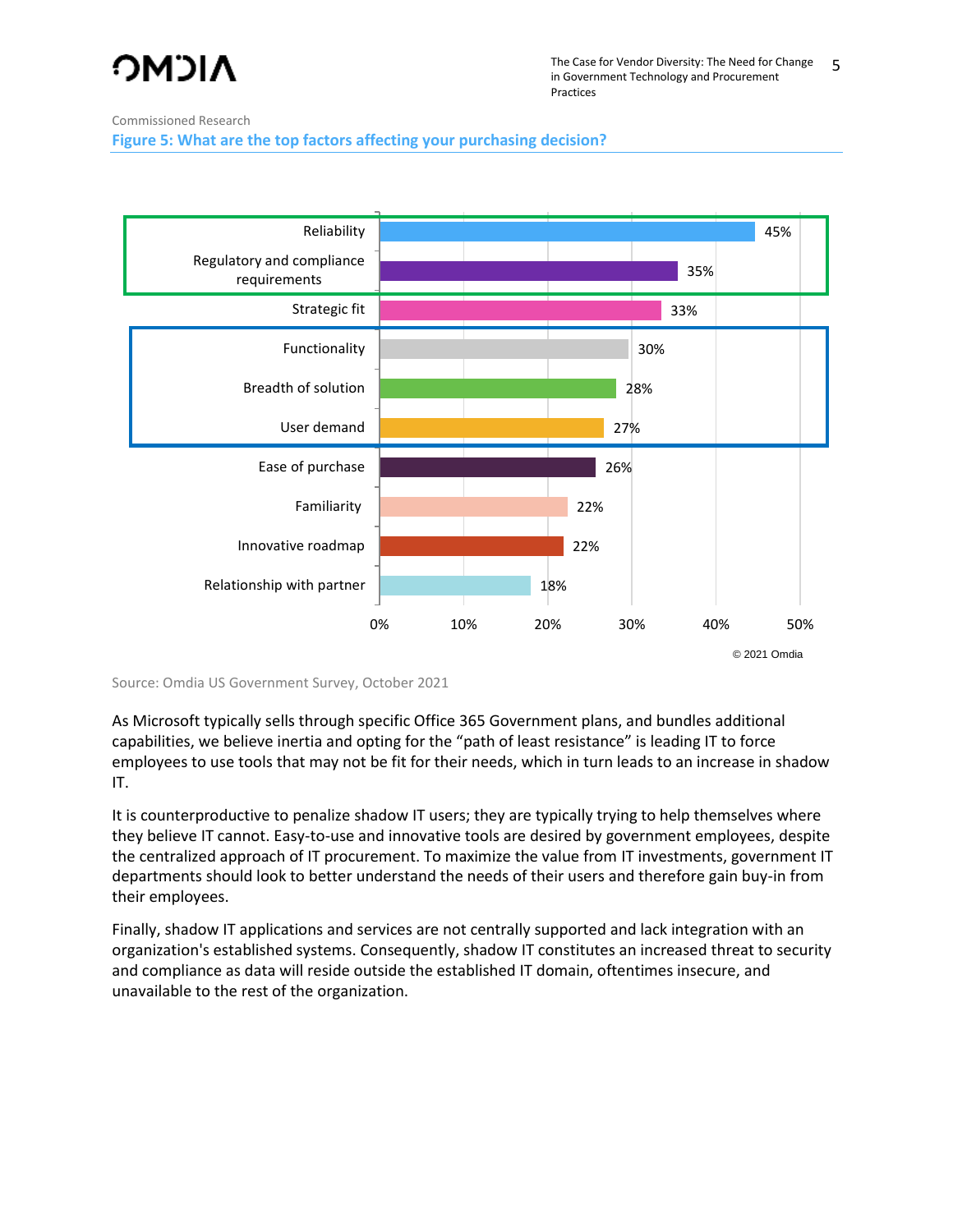## Security breaches, excessive costs, and unreliable technology appear to be normalized

Government respondents said that solution failures, security breaches, and poor performance were the top reasons they would consider switching vendors (see Figure 6).

#### **Figure 6: What partner behavior would most cause your organization to re-consider its relationship?**



Source: Omdia US Government Survey, October 2021

And, as to be expected in a year tarnished by cyber-attacks and outages within the US government (and private sector), 45% of respondents reported a breach, 42% have had cost overruns, and 34% reported product failures (see Figure 7).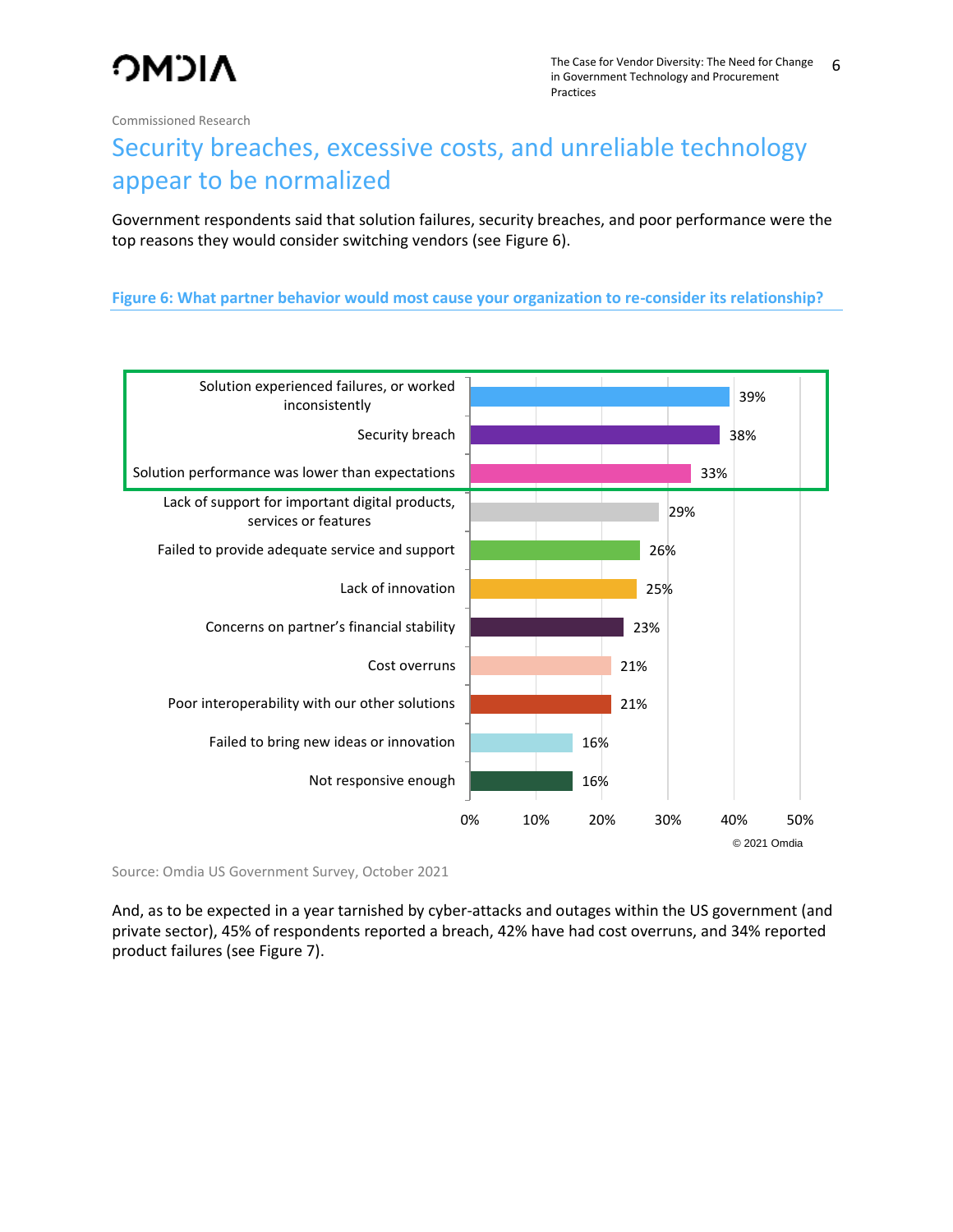# ΩNCMO

#### Commissioned Research

**Figure 7: Which have you experienced with your current communication and collaboration solution?**



Source: Omdia US Government Survey, October 2021

However, despite security breaches, cost overruns, solution failures, and failing to meet expectations, agencies still responded that they prefer to buy from a single vendor (41%)— with less than a third going "best of breed," and just 28% buying a range of services from a range of vendors (see Figure 8.) This implies that inertia and monoculture have been normalized.

#### **Figure 8: When it comes to your communication and collaboration needs what is your favored approach?**



Source: Omdia US Government Survey, October 2021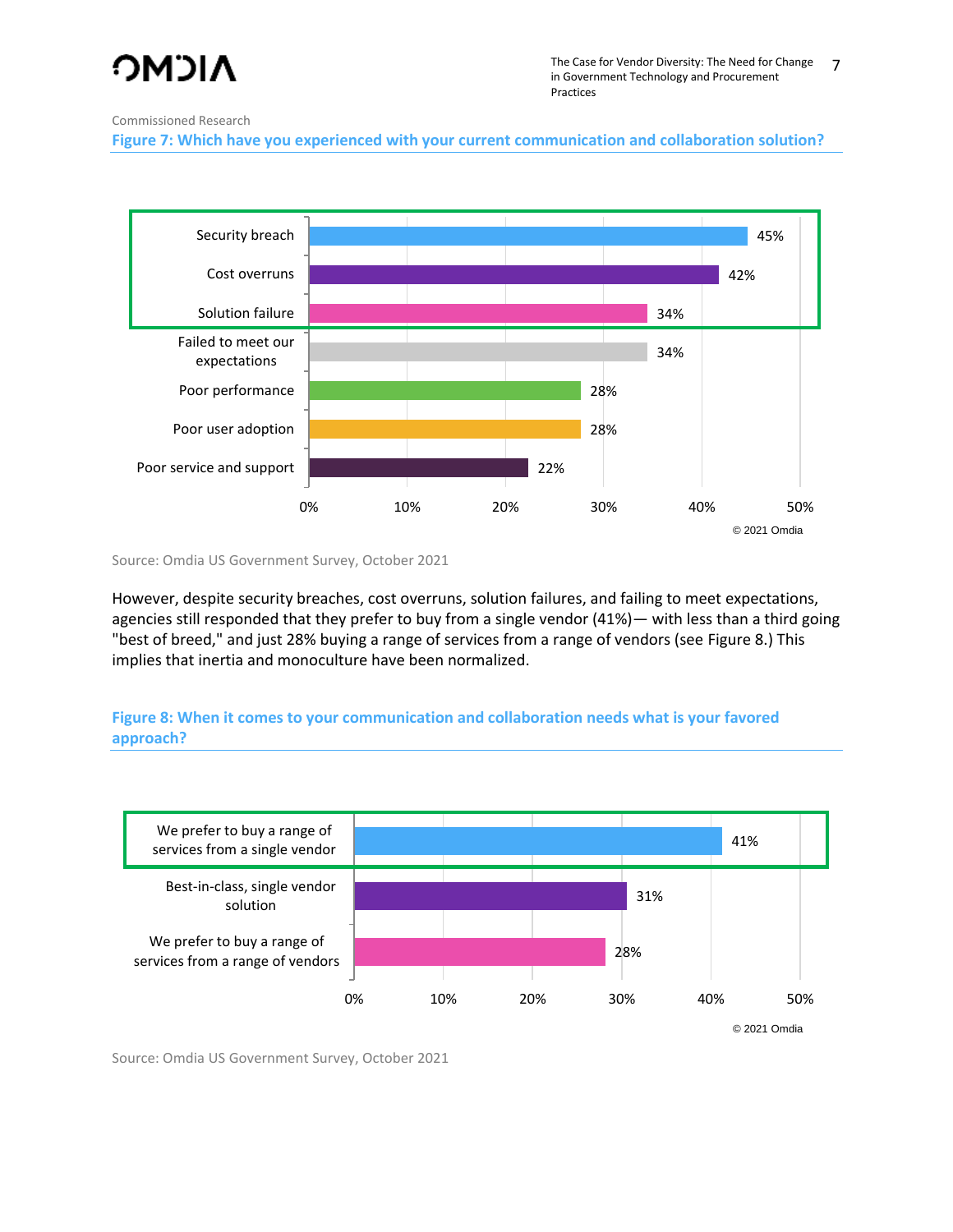# **NICMO**

#### Commissioned Research

The result of buying from a single vendor is greater vulnerability to large-scale data breaches (such as the SolarWinds breach) and sophisticated nation-state-backed attack campaigns that recur with considerable regularity. Given that "helping employees work in a more remote and mobile fashion" is the second most important business driver influencing investments in communication and collaboration services (Figure 3), IT departments can no longer rely on the physical network perimeter of a secure office building.

By buying from a single vendor, Omdia believes that the attack surface is too broad and that organizations expose themselves to significant risk and business disruption. A multi-sourcing strategy that reduces the monoculture and helps to mitigate risks, be that a malicious attack on the vendor or the organization, degradation in service, or outage.

Irrespective of the security and failures highlighted in Figure 6, and the layered protection (and redundancy) that a more varied choice of solutions could offer, 46% of respondents stated the most negative outcome of providing that diversity is in the management of multiple vendors and/or contracts (see Figure 9). Once again, this suggests a bias within officials to choose what is easy to manage, not what delivers the best results.

**Figure 9: What are the most negative outcomes from having multiple communication and collaboration solutions?**



Source: Omdia US Government Survey, October 2021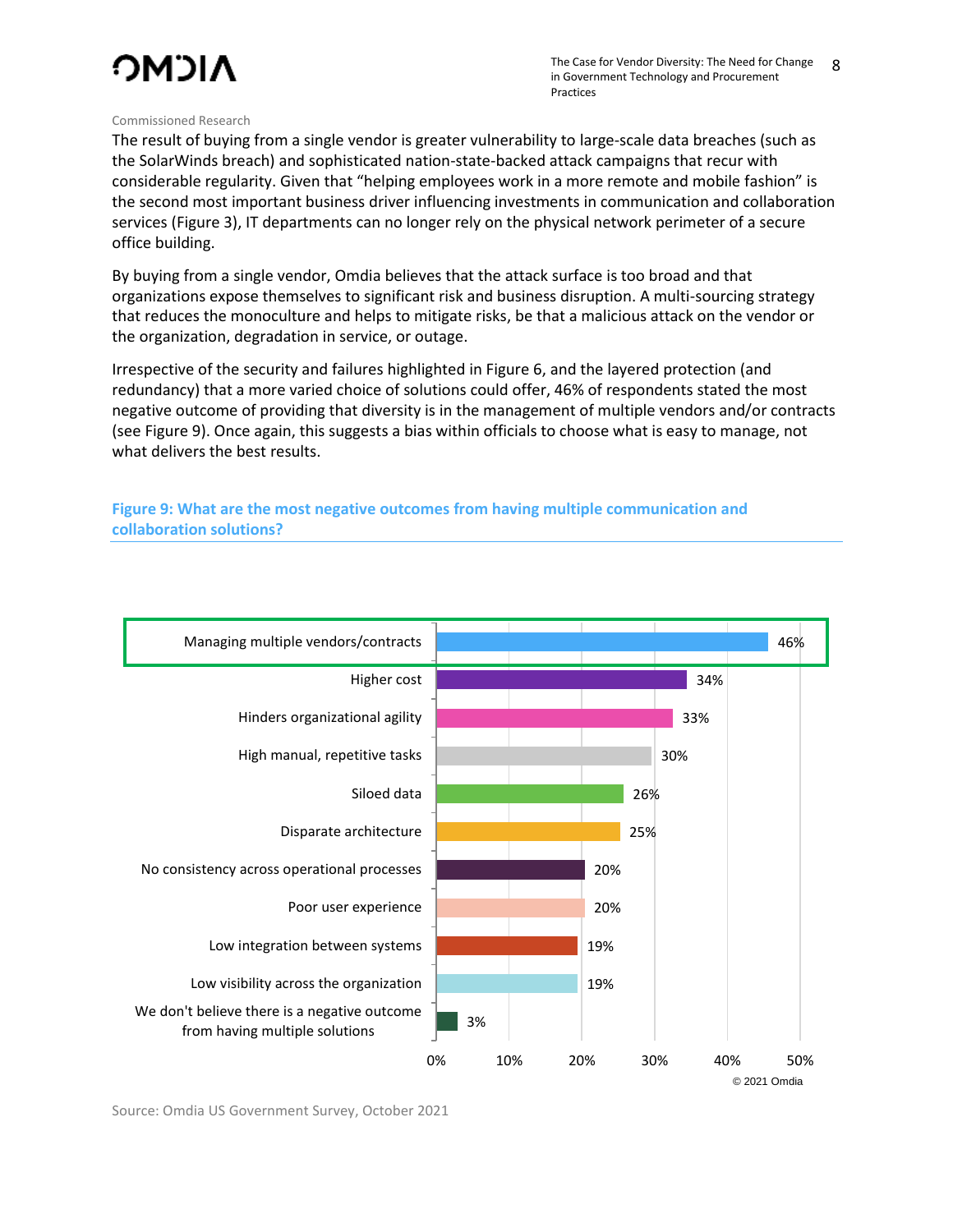

#### Conclusion:

Based on the findings of our report, Omdia believes that US government IT departments are not obtaining the best-value products and services for both employees and taxpayers. Our survey suggests that IT departments are opting for the path of least resistance and reinforcing inertia (i.e., procurement strategies remain unchanged despite problems and issues), in the US government. Furthermore, this inertia, based on the assumption that bundled functionality inherent in Microsoft Office 365 Government plans is fit for the needs of the organization, leads to a "monoculture" that limits competition, innovation, and productivity. Finally, those organizations that adopt a single vendor strategy are exposed and at risk of various security vulnerabilities and disruption from service outages.

## Author(s)

Tim Banting, Practice Leader, Digital Workplace Matthew Short, Sr Director, Enterprise Consulting [customersuccess@omdia.com](mailto:customersuccess@omdia.com)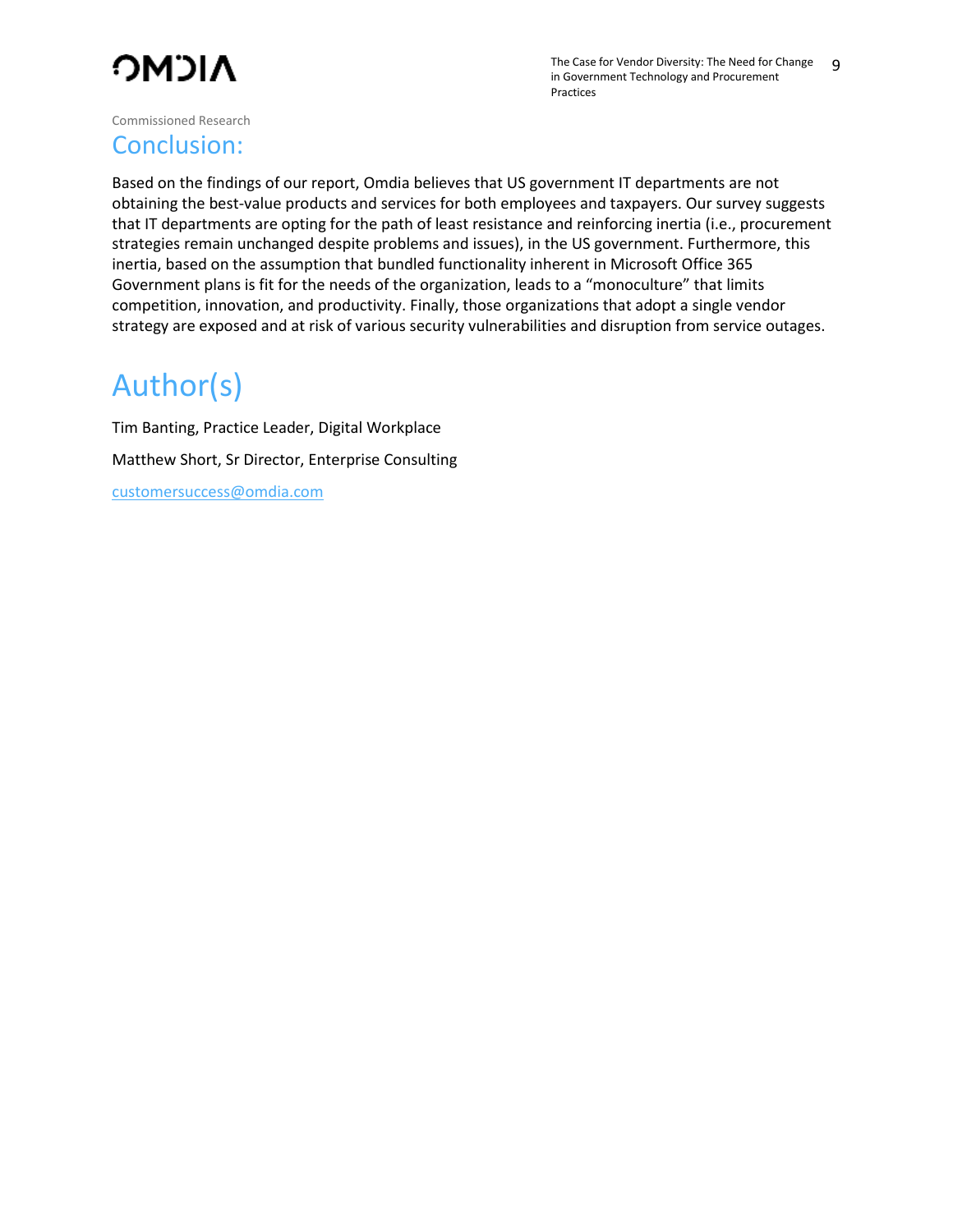## Omdia Commissioned Research

This piece of research was co-commissioned by Google LLC and CCIA.

### Citation policy

Request external citation and usage of Omdia research and data vi[a citations@omdia.com.](mailto:citations@omdia.com)

#### Omdia consulting

We hope that this analysis will help you make informed and imaginative business decisions. If you have further requirements, Omdia's consulting team may be able to help you. For more information about Omdia's consulting capabilities, please contact us directly at [consulting@omdia.com.](mailto:consulting@omdia.com)

### Copyright notice and disclaimer

The Omdia research, data and information referenced herein (the "Omdia Materials") are the copyrighted property of Informa Tech and its subsidiaries or affiliates (together "Informa Tech") or its third party data providers and represent data, research, opinions, or viewpoints published by Informa Tech, and are not representations of fact.

The Omdia Materials reflect information and opinions from the original publication date and not from the date of this document. The information and opinions expressed in the Omdia Materials are subject to change without notice and Informa Tech does not have any duty or responsibility to update the Omdia Materials or this publication as a result.

Omdia Materials are delivered on an "as-is" and "as-available" basis. No representation or warranty, express or implied, is made as to the fairness, accuracy, completeness, or correctness of the information, opinions, and conclusions contained in Omdia Materials.

To the maximum extent permitted by law, Informa Tech and its affiliates, officers, directors, employees, agents, and third party data providers disclaim any liability (including, without limitation, any liability arising from fault or negligence) as to the accuracy or completeness or use of the Omdia Materials. Informa Tech will not, under any circumstance whatsoever, be liable for any trading, investment, commercial, or other decisions based on or made in reliance of the Omdia Materials.

### Methodology

The Technology team at Omdia is the leading source of information, insight and analytics in critical areas that shape today's technology ecosystem—from materials and components, to devices and equipment, to end markets and consumers. Businesses and governments in more than 150 countries around the globe rely on the deep market insight we provide from over 300 industry analysts in technology sectors spanning IT, telecom, media, industrial, automotive, electronics, solar and more. What sets Omdia's Enterprise IT research Practice apart is our team of technical, experienced analysts, and our end-to-end coverage of the industry.

- The lead analysts that are the main contacts for our clients all have been in the industry for over two decades, have a technical background and a strategic mindset. This gives us the confidence to say that we have the experience, training and skills needed to effectively help you connect the dots, see all perspectives, and stay ahead of disruption.
- The lead analysts are supported by a large team of primary and secondary research experts, data scientists and specialists. We're also more global and diverse than ever, located in 4